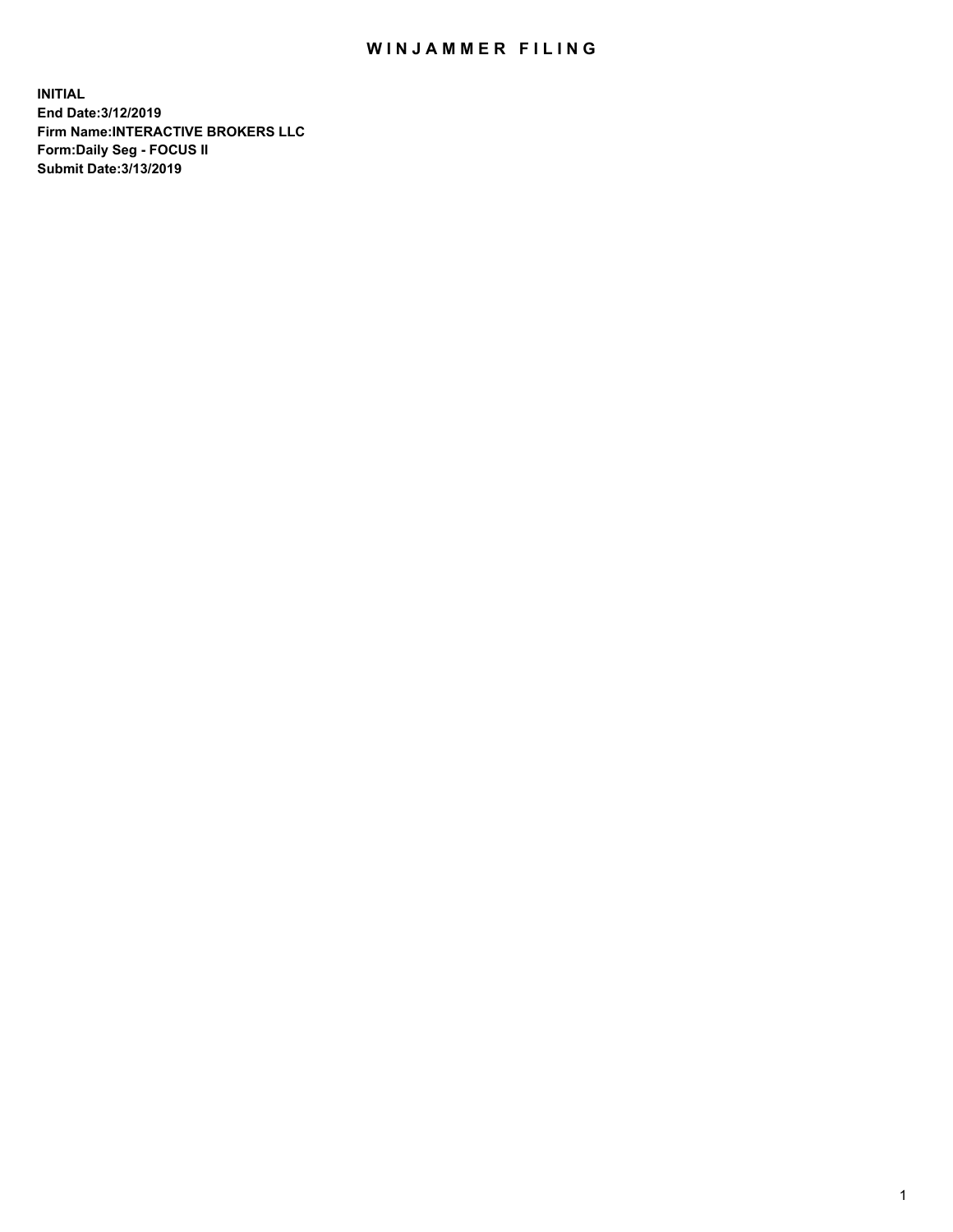**INITIAL End Date:3/12/2019 Firm Name:INTERACTIVE BROKERS LLC Form:Daily Seg - FOCUS II Submit Date:3/13/2019 Daily Segregation - Cover Page**

| Name of Company                                                                                                                                                                                                                                                                                                                | <b>INTERACTIVE BROKERS LLC</b>                                                                           |
|--------------------------------------------------------------------------------------------------------------------------------------------------------------------------------------------------------------------------------------------------------------------------------------------------------------------------------|----------------------------------------------------------------------------------------------------------|
| <b>Contact Name</b>                                                                                                                                                                                                                                                                                                            | James Menicucci                                                                                          |
| <b>Contact Phone Number</b>                                                                                                                                                                                                                                                                                                    | 203-618-8085                                                                                             |
| <b>Contact Email Address</b>                                                                                                                                                                                                                                                                                                   | jmenicucci@interactivebrokers.c<br>om                                                                    |
| FCM's Customer Segregated Funds Residual Interest Target (choose one):<br>a. Minimum dollar amount: ; or<br>b. Minimum percentage of customer segregated funds required:% ; or<br>c. Dollar amount range between: and; or<br>d. Percentage range of customer segregated funds required between:% and%.                         | $\overline{\mathbf{0}}$<br>$\overline{\mathbf{0}}$<br>155,000,000 245,000,000<br>0 <sub>0</sub>          |
| FCM's Customer Secured Amount Funds Residual Interest Target (choose one):<br>a. Minimum dollar amount: ; or<br>b. Minimum percentage of customer secured funds required:%; or<br>c. Dollar amount range between: and; or<br>d. Percentage range of customer secured funds required between:% and%.                            | $\overline{\mathbf{0}}$<br>$\overline{\mathbf{0}}$<br>80,000,000 120,000,000<br>00                       |
| FCM's Cleared Swaps Customer Collateral Residual Interest Target (choose one):<br>a. Minimum dollar amount: ; or<br>b. Minimum percentage of cleared swaps customer collateral required:% ; or<br>c. Dollar amount range between: and; or<br>d. Percentage range of cleared swaps customer collateral required between:% and%. | $\overline{\mathbf{0}}$<br>$\underline{\mathbf{0}}$<br>$\underline{0}$ $\underline{0}$<br>0 <sub>0</sub> |

Attach supporting documents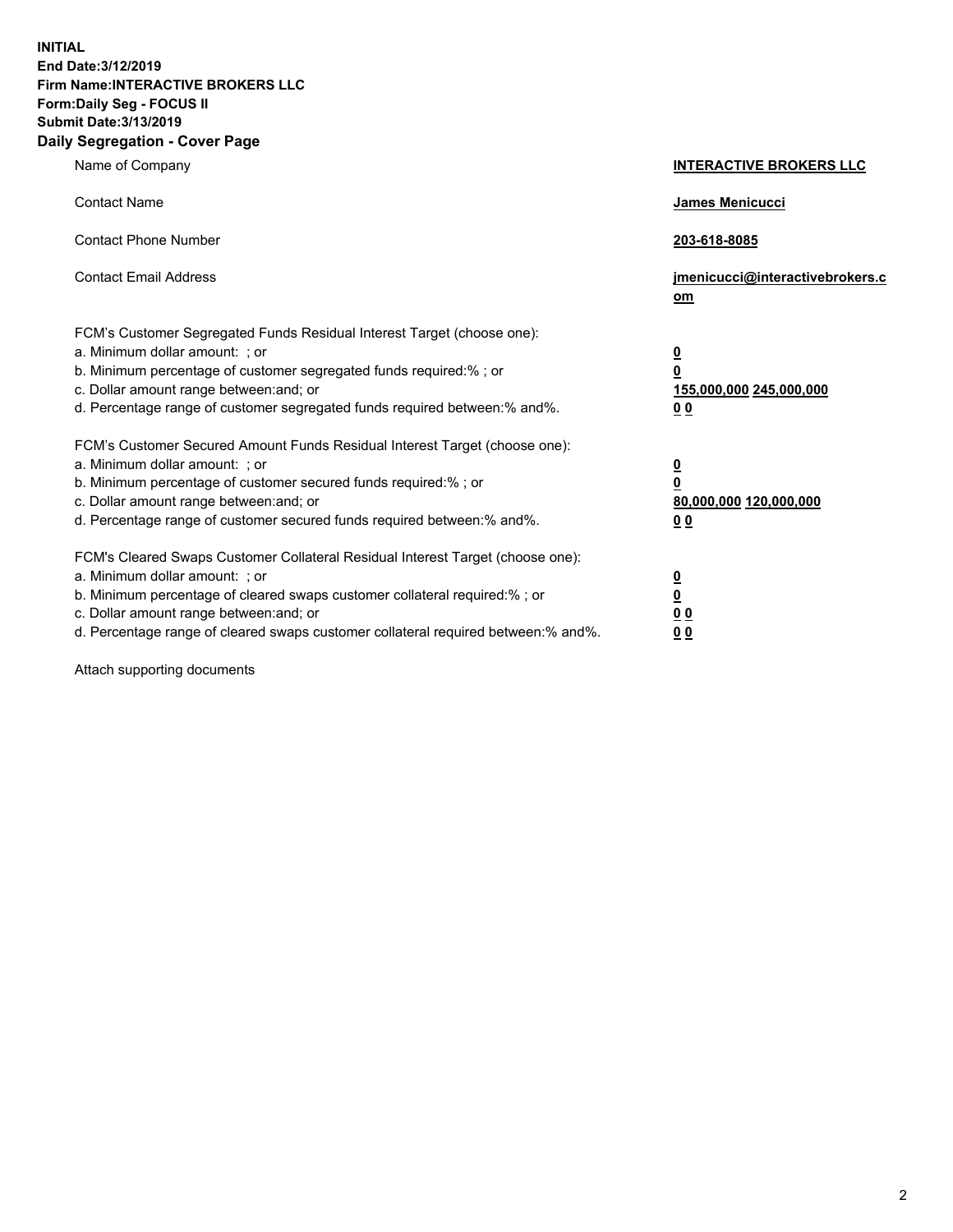## **INITIAL End Date:3/12/2019 Firm Name:INTERACTIVE BROKERS LLC Form:Daily Seg - FOCUS II Submit Date:3/13/2019 Daily Segregation - Secured Amounts**

|                | Dany Segregation - Secured Announts                                                         |                                                   |
|----------------|---------------------------------------------------------------------------------------------|---------------------------------------------------|
|                | Foreign Futures and Foreign Options Secured Amounts                                         |                                                   |
|                | Amount required to be set aside pursuant to law, rule or regulation of a foreign            | $0$ [7305]                                        |
|                | government or a rule of a self-regulatory organization authorized thereunder                |                                                   |
| $\mathbf{1}$ . | Net ledger balance - Foreign Futures and Foreign Option Trading - All Customers             |                                                   |
|                | A. Cash                                                                                     | 454,892,768 [7315]                                |
|                | B. Securities (at market)                                                                   | $0$ [7317]                                        |
| 2.             | Net unrealized profit (loss) in open futures contracts traded on a foreign board of trade   | -6,353,294 [7325]                                 |
| 3.             | Exchange traded options                                                                     |                                                   |
|                | a. Market value of open option contracts purchased on a foreign board of trade              | <b>86,785</b> [7335]                              |
|                | b. Market value of open contracts granted (sold) on a foreign board of trade                | -15,809 [7337]                                    |
| 4.             | Net equity (deficit) (add lines 1. 2. and 3.)                                               | 448,610,450 [7345]                                |
| 5.             | Account liquidating to a deficit and account with a debit balances - gross amount           | 6,814 [7351]                                      |
|                | Less: amount offset by customer owned securities                                            | 0 [7352] 6,814 [7354]                             |
| 6.             | Amount required to be set aside as the secured amount - Net Liquidating Equity              | 448,617,264 [7355]                                |
|                | Method (add lines 4 and 5)                                                                  |                                                   |
| 7.             | Greater of amount required to be set aside pursuant to foreign jurisdiction (above) or line | 448,617,264 [7360]                                |
|                | 6.                                                                                          |                                                   |
|                | FUNDS DEPOSITED IN SEPARATE REGULATION 30.7 ACCOUNTS                                        |                                                   |
| 1.             | Cash in banks                                                                               |                                                   |
|                | A. Banks located in the United States                                                       | 62,569,642 [7500]                                 |
| 2.             | B. Other banks qualified under Regulation 30.7<br><b>Securities</b>                         | 0 [7520] 62,569,642 [7530]                        |
|                | A. In safekeeping with banks located in the United States                                   |                                                   |
|                | B. In safekeeping with other banks qualified under Regulation 30.7                          | 411,858,950 [7540]<br>0 [7560] 411,858,950 [7570] |
| 3.             | Equities with registered futures commission merchants                                       |                                                   |
|                | A. Cash                                                                                     | $0$ [7580]                                        |
|                | <b>B.</b> Securities                                                                        | $0$ [7590]                                        |
|                | C. Unrealized gain (loss) on open futures contracts                                         | $0$ [7600]                                        |
|                | D. Value of long option contracts                                                           | $0$ [7610]                                        |
|                | E. Value of short option contracts                                                          | 0 [7615] 0 [7620]                                 |
| 4.             | Amounts held by clearing organizations of foreign boards of trade                           |                                                   |
|                | A. Cash                                                                                     | $0$ [7640]                                        |
|                | <b>B.</b> Securities                                                                        | $0$ [7650]                                        |
|                | C. Amount due to (from) clearing organization - daily variation                             | $0$ [7660]                                        |
|                | D. Value of long option contracts                                                           | $0$ [7670]                                        |
|                | E. Value of short option contracts                                                          | 0 [7675] 0 [7680]                                 |
| 5.             | Amounts held by members of foreign boards of trade                                          |                                                   |
|                | A. Cash                                                                                     | 92,878,091 [7700]                                 |
|                | <b>B.</b> Securities                                                                        | $0$ [7710]                                        |
|                | C. Unrealized gain (loss) on open futures contracts                                         | 3,307,325 [7720]                                  |
|                | D. Value of long option contracts                                                           | 86,785 [7730]                                     |
|                | E. Value of short option contracts                                                          | -15,809 [7735] 96,256,392 [7740]                  |
| 6.             | Amounts with other depositories designated by a foreign board of trade                      | 0 [7760]                                          |
| 7.             | Segregated funds on hand                                                                    | $0$ [7765]                                        |
| 8.             | Total funds in separate section 30.7 accounts                                               | 570,684,984 [7770]                                |
| 9.             | Excess (deficiency) Set Aside for Secured Amount (subtract line 7 Secured Statement         | 122,067,720 [7380]                                |
|                | Page 1 from Line 8)                                                                         |                                                   |
| 10.            | Management Target Amount for Excess funds in separate section 30.7 accounts                 | 80,000,000 [7780]                                 |
| 11.            | Excess (deficiency) funds in separate 30.7 accounts over (under) Management Target          | 42,067,720 [7785]                                 |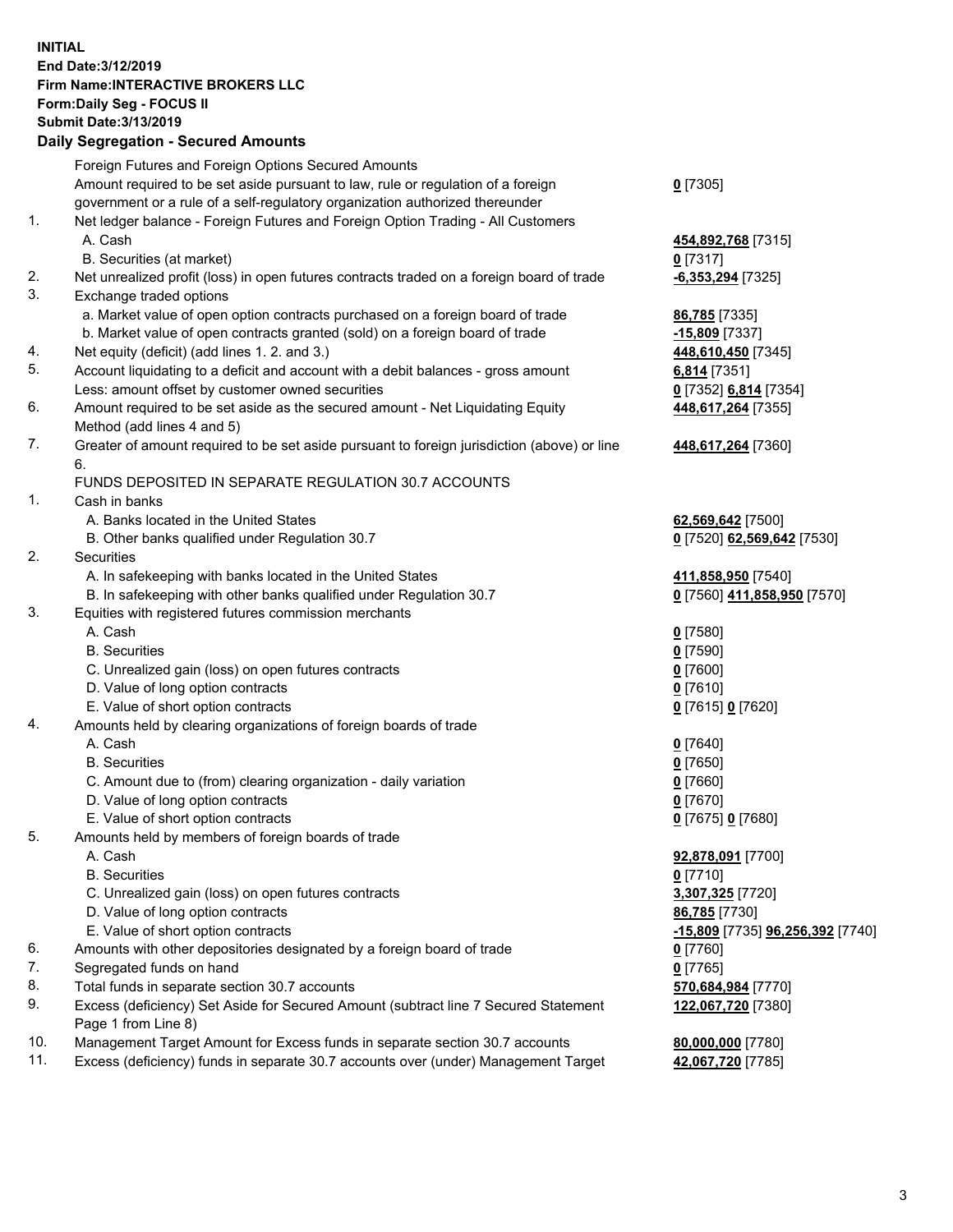**INITIAL End Date:3/12/2019 Firm Name:INTERACTIVE BROKERS LLC Form:Daily Seg - FOCUS II Submit Date:3/13/2019 Daily Segregation - Segregation Statement** SEGREGATION REQUIREMENTS(Section 4d(2) of the CEAct) 1. Net ledger balance A. Cash **3,858,135,812** [7010] B. Securities (at market) **0** [7020] 2. Net unrealized profit (loss) in open futures contracts traded on a contract market **-76,451,241** [7030] 3. Exchange traded options A. Add market value of open option contracts purchased on a contract market **114,064,899** [7032] B. Deduct market value of open option contracts granted (sold) on a contract market **-172,120,761** [7033] 4. Net equity (deficit) (add lines 1, 2 and 3) **3,723,628,709** [7040] 5. Accounts liquidating to a deficit and accounts with debit balances - gross amount **1,229,625** [7045] Less: amount offset by customer securities **0** [7047] **1,229,625** [7050] 6. Amount required to be segregated (add lines 4 and 5) **3,724,858,334** [7060] FUNDS IN SEGREGATED ACCOUNTS 7. Deposited in segregated funds bank accounts A. Cash **499,146,542** [7070] B. Securities representing investments of customers' funds (at market) **2,226,064,645** [7080] C. Securities held for particular customers or option customers in lieu of cash (at market) **0** [7090] 8. Margins on deposit with derivatives clearing organizations of contract markets A. Cash **4,447,014** [7100] B. Securities representing investments of customers' funds (at market) **1,251,203,334** [7110] C. Securities held for particular customers or option customers in lieu of cash (at market) **0** [7120] 9. Net settlement from (to) derivatives clearing organizations of contract markets **4,741,323** [7130] 10. Exchange traded options A. Value of open long option contracts **114,116,767** [7132] B. Value of open short option contracts **-172,171,940** [7133] 11. Net equities with other FCMs A. Net liquidating equity **0** [7140] B. Securities representing investments of customers' funds (at market) **0** [7160] C. Securities held for particular customers or option customers in lieu of cash (at market) **0** [7170] 12. Segregated funds on hand **0** [7150] 13. Total amount in segregation (add lines 7 through 12) **3,927,547,685** [7180] 14. Excess (deficiency) funds in segregation (subtract line 6 from line 13) **202,689,351** [7190] 15. Management Target Amount for Excess funds in segregation **155,000,000** [7194]

16. Excess (deficiency) funds in segregation over (under) Management Target Amount Excess

**47,689,351** [7198]